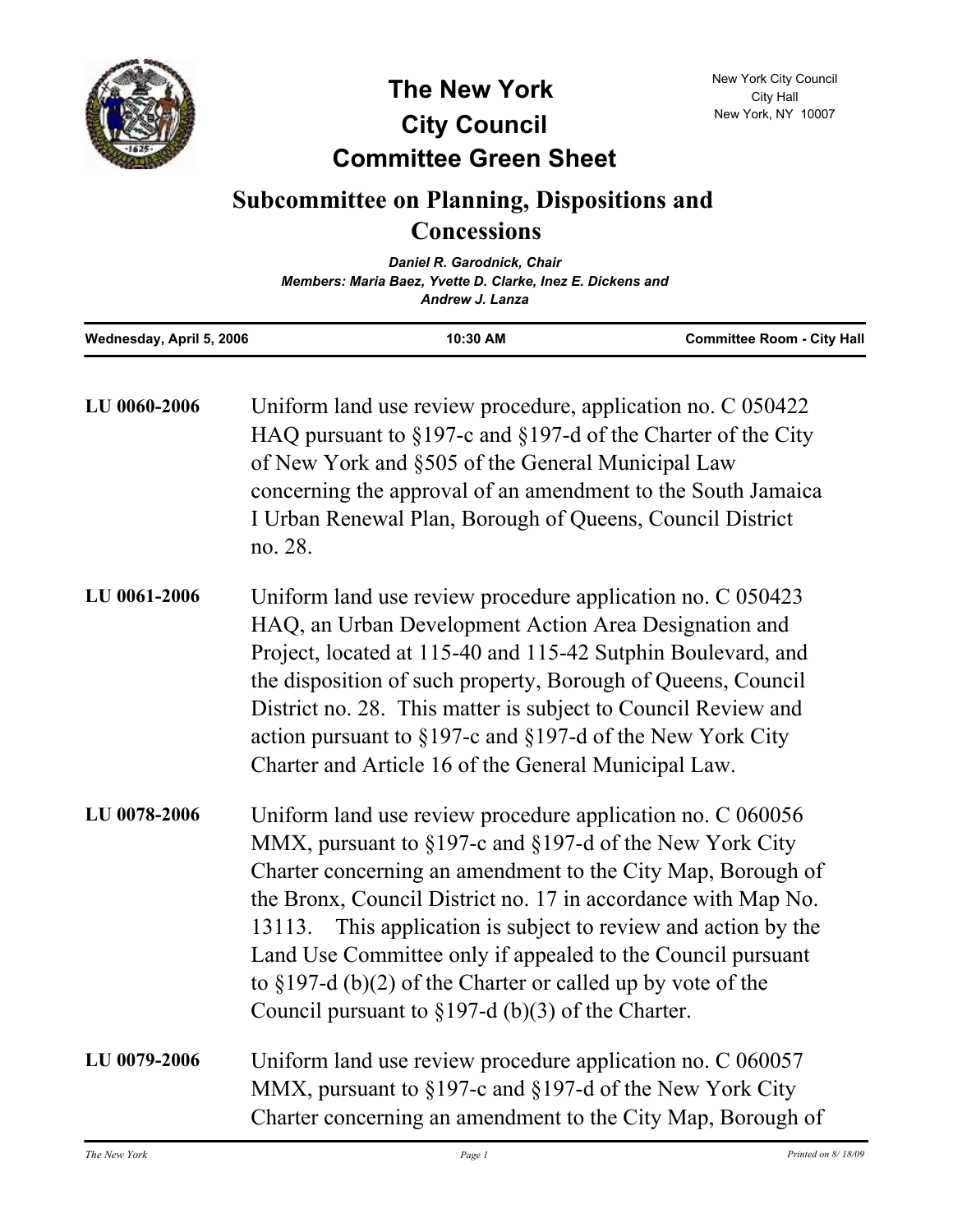|              | the Bronx, Council District no. 17 in accordance with Map No.<br>13115. This application is subject to review and action by the<br>Land Use Committee only if appealed to the Council pursuant<br>to $\S 197-d$ (b)(2) of the Charter or called up by vote of the<br>Council pursuant to $\S 197-d$ (b)(3) of the Charter.                                                                                                                                                                                         |
|--------------|--------------------------------------------------------------------------------------------------------------------------------------------------------------------------------------------------------------------------------------------------------------------------------------------------------------------------------------------------------------------------------------------------------------------------------------------------------------------------------------------------------------------|
| LU 0080-2006 | Uniform land use review procedure application no. C 060058<br>MMX, pursuant to §197-c and §197-d of the New York City<br>Charter concerning an amendment to the City Map, Borough of<br>the Bronx, Council District no. 17 in accordance with Map No.<br>13114. This application is subject to review and action by the<br>Land Use Committee only if appealed to the Council pursuant<br>to $\S 197-d$ (b)(2) of the Charter or called up by vote of the<br>Council pursuant to $\S 197-d$ (b)(3) of the Charter. |
| LU 0081-2006 | Uniform land use review procedure application no. C 060059<br>MMX, pursuant to §197-c and §197-d of the New York City<br>Charter concerning an amendment to the City Map, Borough of<br>the Bronx, Council District no. 17 in accordance with Map No.<br>13112. This application is subject to review and action by the<br>Land Use Committee only if appealed to the Council pursuant<br>to $\S 197-d$ (b)(2) of the Charter or called up by vote of the<br>Council pursuant to $\S 197-d$ (b)(3) of the Charter. |
| LU 0082-2006 | Uniform land use review procedure application no. C 060144<br>PQX, pursuant to §197-c and §197-d of the New York City<br>Charter concerning the acquisition of property, located in<br>Community Board 4, Borough of the Bronx, Council District<br>no. 17. This application is subject to review and action by the<br>Land Use Committee only if appealed to the Council pursuant<br>to $\S 197-d$ (b)(2) of the Charter or called up by vote of the<br>Council pursuant to $\S 197-d$ (b)(3) of the Charter.     |
| LU 0083-2006 | Uniform land use review procedure application no. C 060145                                                                                                                                                                                                                                                                                                                                                                                                                                                         |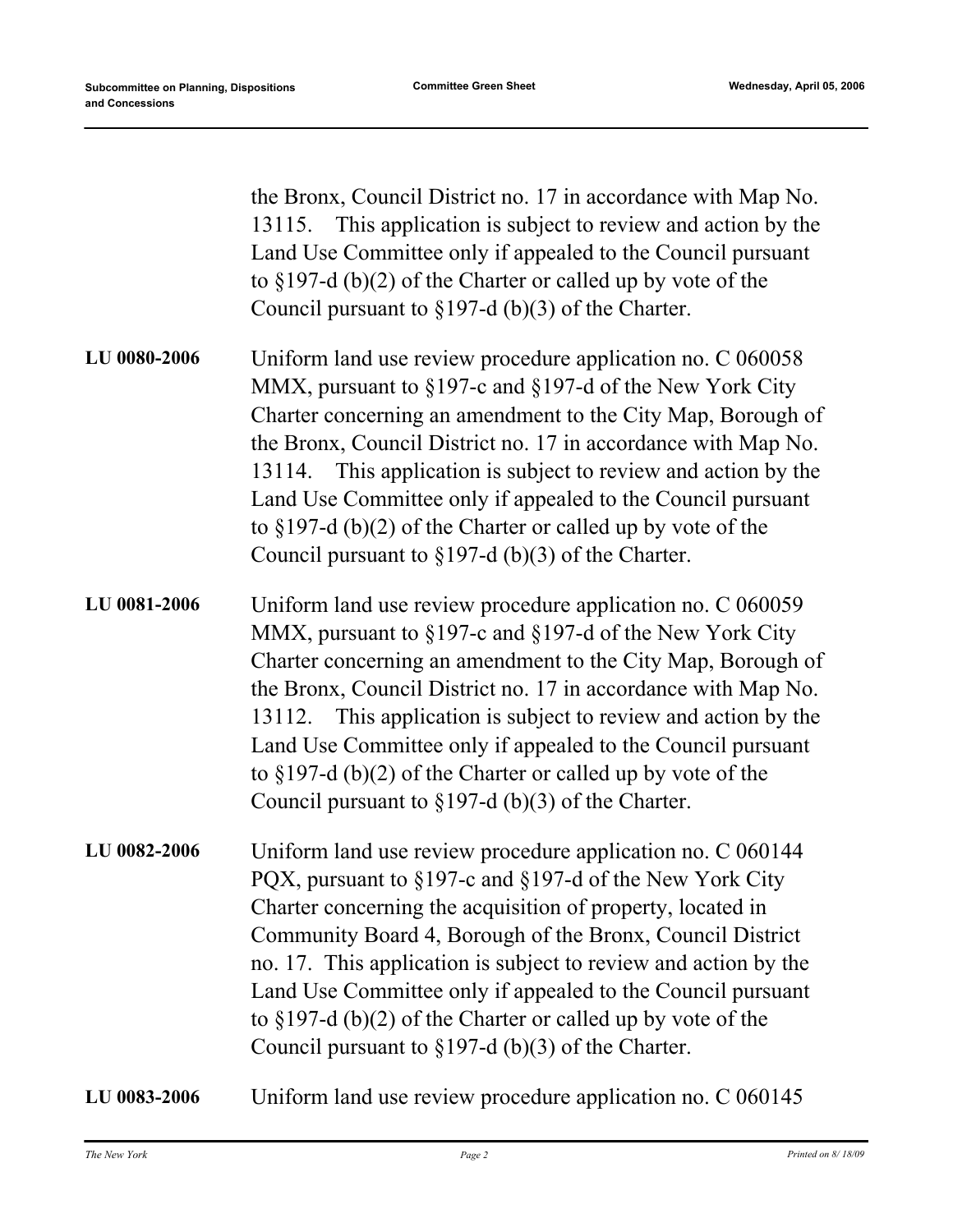|              | PPX, pursuant to §197-c and §197-d of the New York City<br>Charter concerning the disposition of one city-owned property,<br>at Block 2492/Lot 1 and Block 2493/p/o Lot 9, Borough of<br>the Bronx, Council District no. 17. This application is subject<br>to review and action by the Land Use Committee only if<br>appealed to the Council pursuant to $\S 197-d$ (b)(2) of the<br>Charter or called up by vote of the Council pursuant to $\S 197-d$<br>$(b)(3)$ of the Charter.                                   |
|--------------|------------------------------------------------------------------------------------------------------------------------------------------------------------------------------------------------------------------------------------------------------------------------------------------------------------------------------------------------------------------------------------------------------------------------------------------------------------------------------------------------------------------------|
| LU 0084-2006 | Uniform land use review procedure application no. C 060146<br>PPX, pursuant to §197-c and §197-d of the New York City<br>Charter concerning the disposition of six city-owned properties<br>in Community Board 4, Borough of the Bronx, Council<br>District no. 17. This application is subject to review and action<br>by the Land Use Committee only if appealed to the Council<br>pursuant to $\S 197-d$ (b)(2) of the Charter or called up by vote of<br>the Council pursuant to $\S 197-d$ (b)(3) of the Charter. |
| LU 0085-2006 | Uniform land use review procedure application no. C 060147<br>PPX, pursuant to §197-c and §197-d of the New York City<br>Charter concerning the disposition of six city-owned properties<br>in Community Board 4, Borough of the Bronx, Council<br>District no. 17. This application is subject to review and action<br>by the Land Use Committee only if appealed to the Council<br>pursuant to $\S 197-d$ (b)(2) of the Charter or called up by vote of<br>the Council pursuant to $\S 197-d$ (b)(3) of the Charter. |
| LU 0086-2006 | Uniform land use review procedure application no. C 060148<br>(A) MCX, pursuant to $\S 197$ -c and $\S 197$ -d of the New York<br>City Charter concerning a major concession in Community<br>Board 4, Borough of the Bronx, Council District no. 17. This<br>application is subject to review and action by the Land Use<br>Committee only if appealed to the Council pursuant to §197-d<br>$(b)(2)$ of the Charter or called up by vote of the Council                                                                |